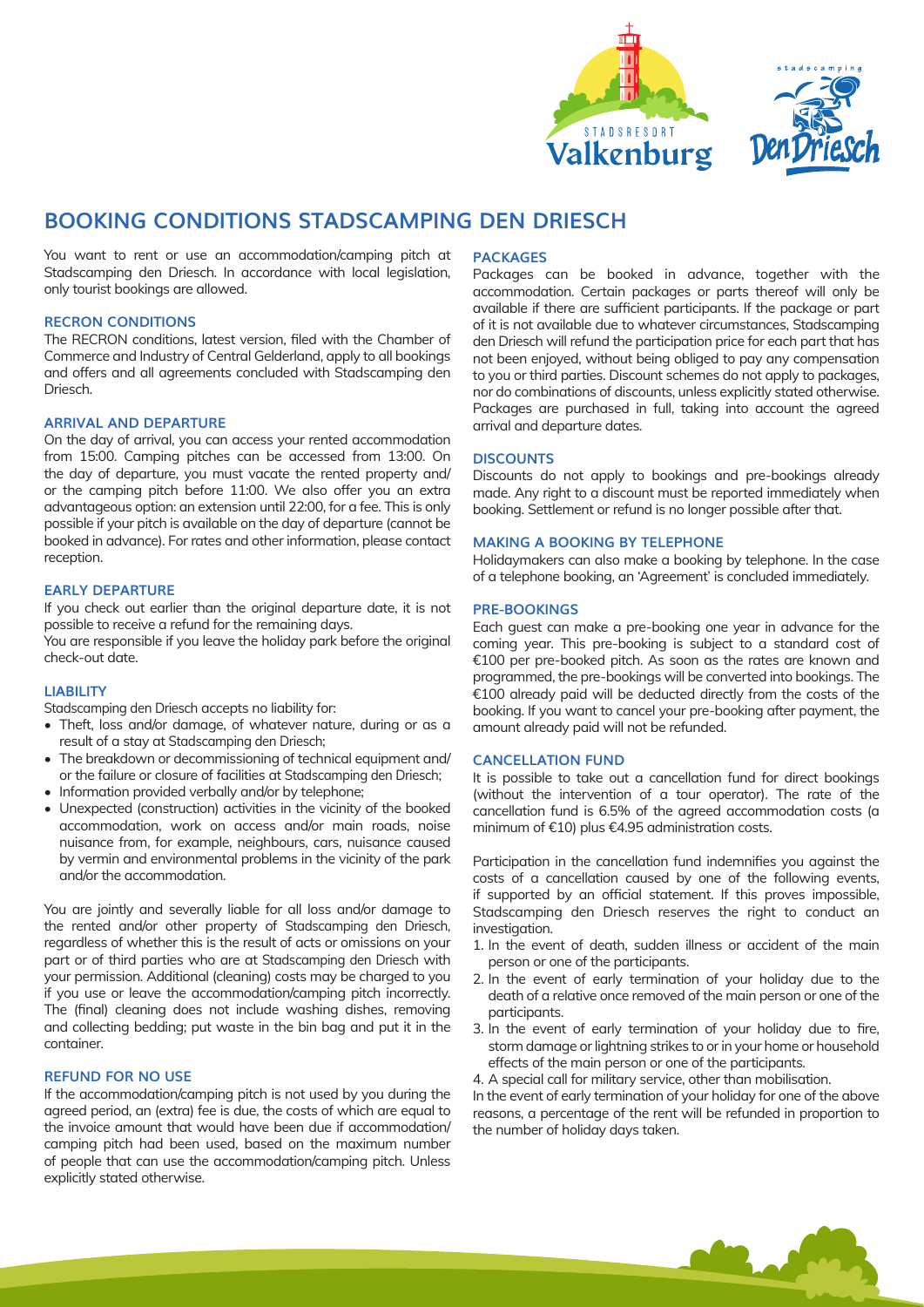# **EXCLUSIONS**

There is no right to payment if:

- 1. The event is the result of or is related to a civil war, a (natural) disaster and/or a forest fire;
- 2. The event is the result of or is related to a virus outbreak and/ or an epidemic for which restrictive measures are imposed by the government;
- 3. The event is the result of or is related to the insured party participating in or knowingly attending (aircraft) hijacking, strikes, riots, uprising or acts of terrorism;
- 4. The event was caused by, occurred during or ensued from nuclear reactions, irrespective of how and where the reactions originated, unless used for the medical treatment of the insured party;
- 5. The insured party or the party interested in payment with regard to the occurrence, nature or extent of the damage makes an incomplete statement or if the obligations are not fulfilled or not fulfilled in time.

If you unexpectedly have to cancel your holiday and you are not affiliated with our cancellation fund or the reason is not covered by the cancellation fund, you are obliged to pay the entrepreneur a fixed compensation. This amounts to:

- 15% of the agreed price, in the event of cancellation within 3 months prior to the commencement date;
- 50% of the agreed price, in the event of cancellation within 2 months prior to the commencement date;
- 75% of the agreed price, in the event of cancellation within 1 month prior to the commencement date;
- 90% of the agreed price, in the event of cancellation within 1 month prior to the commencement date;
- 100% of the agreed price, in the event of cancellation on the day of arrival or no-show.

In the event of cancellation, Stadscamping den Driesch will charge an administrative fee of €50 as a standard. Cancellations must always be made in writing.

#### **COMPLAINTS**

Despite all the good care of Stadscamping den Driesch, you may still not be satisfied. You must submit your complaint locally and immediately at reception, in order to give them the opportunity to take measures aimed at resolving the issue. If the complaint is not dealt with satisfactorily, you can submit the complaint in writing up to 1 month after departure from the park via info@ Stadscampingdendriesch.nl.

#### **CANCELLATIONS**

When you have booked a camping pitch and you want to cancel your booking, the RECRON conditions apply. If you want to upgrade your existing booking to another period, you can do so, for the value of your current booking.

If you made one booking with several accommodations and/or camping pitches and you want to cancel one or more properties, the RECRON conditions apply.

## **ACCOMMODATION CLAIMS FUND**

For a carefree holiday, Stadscamping den Driesch gives you the option to take out an accommodation claims fund. The advantageous rate of the accommodation claims fund is €1.85 per night per accommodation. The accommodation claims fund indemnifies you against damage to the accommodation and damage to the furniture and equipment in the accommodation. Damage will be reimbursed if the guest is liable for the damage and it exceeds €25. Not included are fire damage, vandalism and damage to small furniture and equipment.

#### **PAYMENT**

Your payment terms are shown on your booking confirmation. When you book last minute, you should take into account that the payment date is a few days after if not immediately when booking. You must make payments in advance, in accordance with the set payment terms. We kindly ask you to clearly use the BOOKING NUMBER as payment reference for a payment. If this is not stated, the payment will be administratively booked on a suspense account and your booking may be cancelled through the automated system. If on arrival, it appears that there is still an amount outstanding, you may be asked to pay this after all.

During and after the season, any outstanding items are checked. We will send you a reminder for any outstanding items. We therefore recommend always asking for a proof of payment for (cash) payments at reception.

#### **VAT**

VAT is charged on your booking. This is included in the price. If this is adjusted in the interim by order of the government, Stadscamping den Driesch reserves the right to pass on this adjustment in your booking.

#### **GROUPS**

In the case of bookings by groups, Stadscamping den Driesch may set special conditions for, among other things, supervision and the location of the accommodations in relation to each other, while the purpose and size of the group may in certain cases lead to a group not being accepted. A different security deposit may apply.

#### **SECURITY DEPOSIT AND SETTLEMENT**

In connection with the final inspection\* of the accommodation, a security deposit of €250 per booked accommodation will be charged on all our bookings. Stadscamping den Driesch is at all times entitled to set off claims it has against the holiday maker and fellow travellers covered by his agreement (such as outstanding items, fines and damage), for whatever reason, against all amounts paid by them, including the security deposit. If necessary, an additional invoice will be sent.

The security deposit or the remainder thereof will be refunded no later than 10 days after departure, provided the accommodation

is left in accordance with our (cleaning) instructions and there are no (claim) amounts outstanding for settlement. The return of the security deposit does not waive any claim for damages or compensation in any form whatsoever. One year after departure, the right to a refund of the security deposit expires.

\* Inspection for damage to the property and/or furniture and equipment, check for presence of furniture and equipment

#### **PETS**

Depending on the accommodation/or camping pitch, tenants or users can bring two pets. A dog bed must be brought for dogs and flea protection is mandatory for dogs/cats. Pets must at all times be kept on a leash and taken for a walk outside the park or within the dedicated dog walking site. The owner remains at all times responsible for his/her pet and is obliged to carry the dog pass with him/her. Any accidental dog fouling at the park must be removed by the dog owner there and then. Pets must be registered in advance at all times. If they are not registered, they will not be allowed into the park.

# **DIFFERENCES IN ACCOMMODATION**

There may be differences between accommodations of the same type and/or they may deviate slightly from published photos.